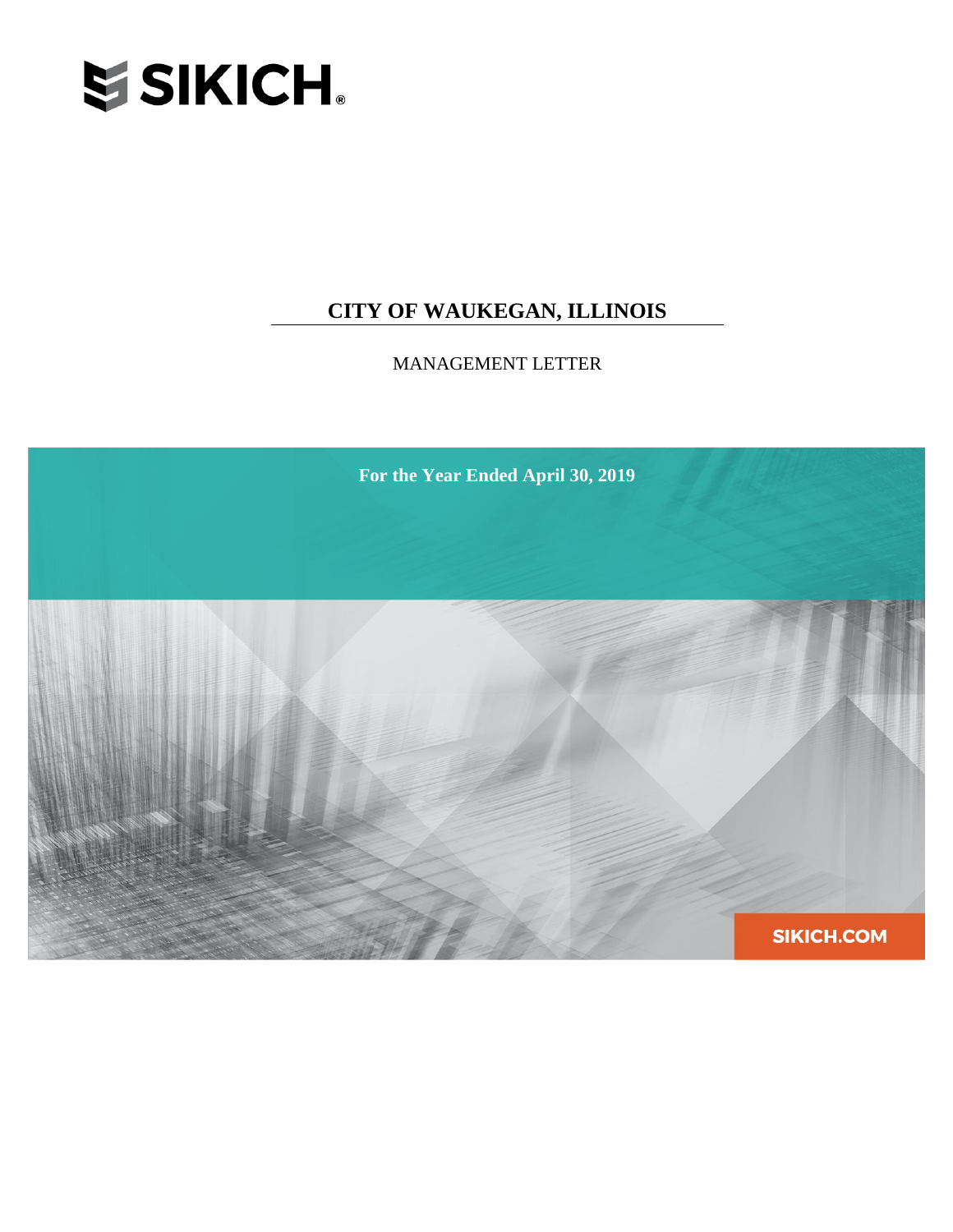

1415 West Diehl Road, Suite 400 Naperville, IL 60563 630.566.8400

**SIKICH.COM** 

The Honorable Mayor Members of the Council City of Waukegan, Illinois

Ladies and Gentlemen:

In planning and performing our audit of the financial statements of the governmental activities, the business-type activities, the discretely presented component unit, each major fund and the aggregate remaining fund information of the City of Waukegan, Illinois (the City) as of and for the year ended April 30, 2019, in accordance with auditing standards generally accepted in the United States of America, we considered the City's internal control over financial reporting (internal control) as a basis for designing audit procedures that are appropriate in the circumstances for the purpose of expressing our opinions on the financial statements, but not for the purpose of expressing an opinion on the effectiveness of the City's internal control. Accordingly, we do not express an opinion on the effectiveness of the City's internal control.

A deficiency in internal control exists when the design or operation of a control does not allow management or employees, in the normal course of performing their assigned functions, to prevent, or detect and correct, misstatements on a timely basis. A material weakness is a deficiency or a combination of deficiencies in internal control, such that there is a reasonable possibility that a material misstatement of the City's financial statements will not be prevented, or detected and corrected, on a timely basis.

Our consideration of internal control was for the limited purpose described in the first paragraph and was not designed to identify all deficiencies in internal control that might be material weaknesses and therefore material weaknesses may exist that were not identified. However, as discussed below, we identified certain deficiencies in internal control that we consider to be material weaknesses. In addition, we have reviewed the status of the comment dated Aril 30, 2018. The status of this comment is included in Appendix A.

This communication is intended solely for the information and use of the Mayor, the Council and management and others within the administration of the City and is not intended to be and should not be used by anyone other than these specified parties.

- 1 -

Sileich 11D

Naperville, Illinois October 15, 2019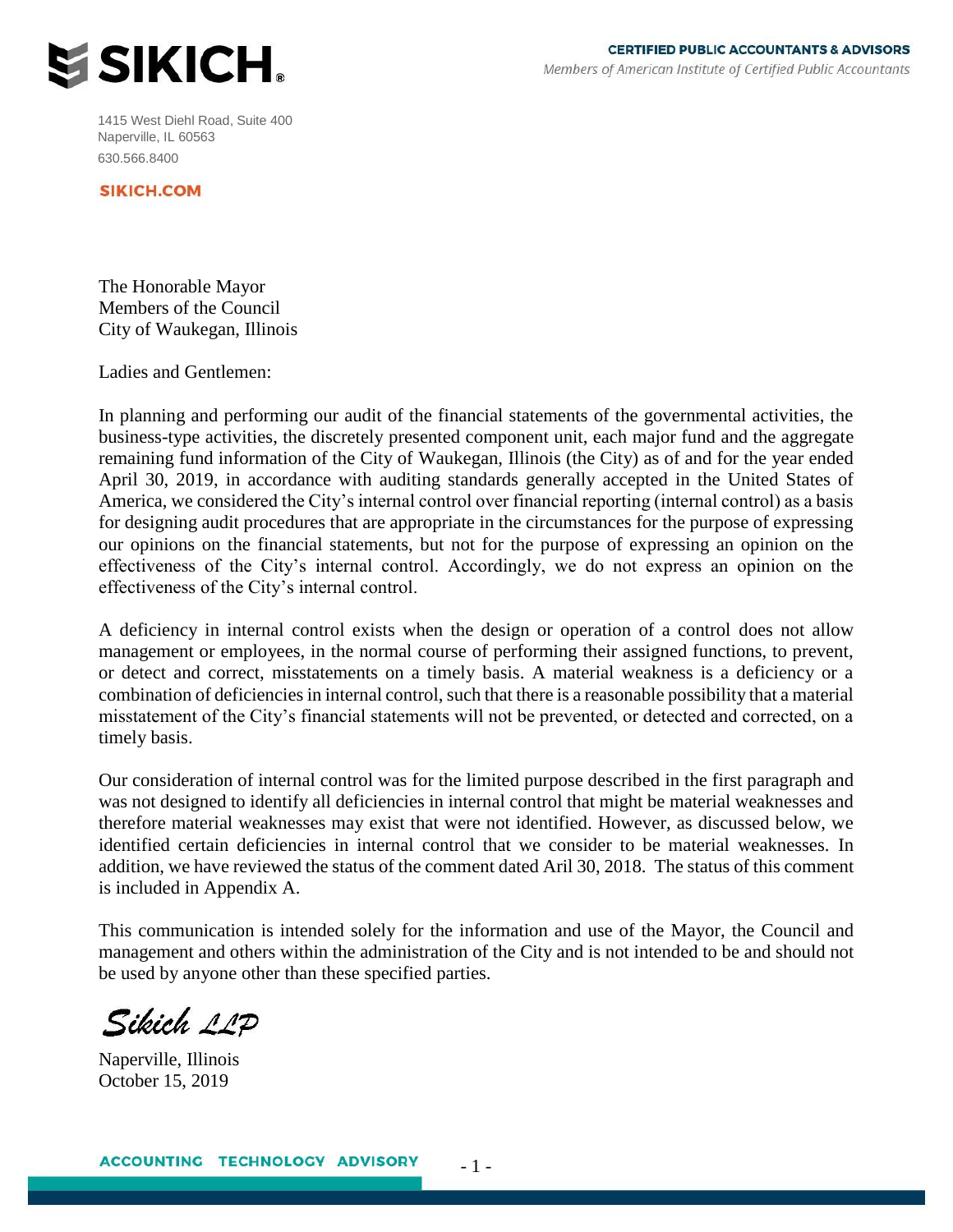## **MATERIAL WEAKNESS**

## **Internal Control over Financial Reporting**

During the course of our audit, we experienced delays in receiving information that is essential to completing the audit, such as trial balances that were adjusted to agree with the City's detailed supporting schedules. Further, it was necessary for the auditors to make several material audit adjustments as noted in the governance communication to agree the trial balance to the supporting documents and also to adjust to the trial balance in order to comply with generally accepted accounting principles (GAAP), as defined by the Governmental Accounting Standards Board (GASB). We also noted clerical errors in the supporting schedules provided to us.

In order to ensure the accuracy of the City's monthly and annual financial reports, we recommend that the City reconcile general ledger accounts to supporting documentation on a monthly basis. Balance sheet reconciliations quickly identify errors and needed corrections. If reconciliations are performed infrequently, errors and adjustments can occur, resulting in the need for significant corrections when the reconciliations are performed. The City should adopt a policy requiring the monthly reconciliation of all balance sheet accounts to their subsidiary ledgers. Any reconciling differences should be resolved before the books are closed for the month end.

In addition, we recommend that all supporting documentation be reviewed by an individual that is separate from the preparer to ensure the accuracy of the supporting documentation. This review should occur prior to the reconciliation process described above.

### **Management Response**

Management concurs with the auditor recommendation and has implemented enhanced control procedures as a result.